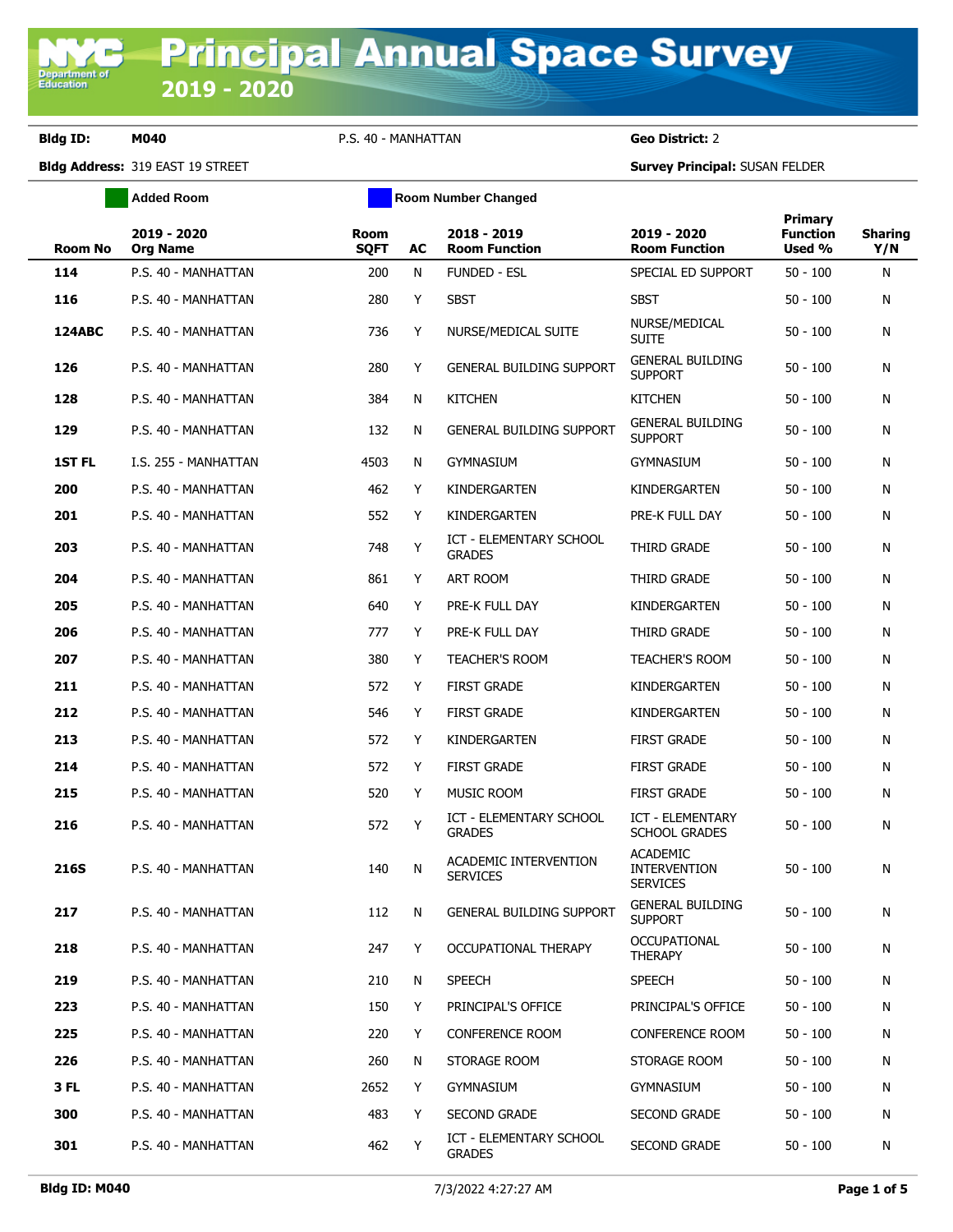**Bldg ID: M040** P.S. 40 - MANHATTAN **Geo District:** 2

**Bldg Address:** 319 EAST 19 STREET **Survey Principal:** SUSAN FELDER

|                | <b>Added Room</b>              | <b>Room Number Changed</b> |    |                                                 |                                                 |                                             |                       |
|----------------|--------------------------------|----------------------------|----|-------------------------------------------------|-------------------------------------------------|---------------------------------------------|-----------------------|
| <b>Room No</b> | 2019 - 2020<br><b>Org Name</b> | <b>Room</b><br><b>SQFT</b> | AC | 2018 - 2019<br><b>Room Function</b>             | 2019 - 2020<br><b>Room Function</b>             | <b>Primary</b><br><b>Function</b><br>Used % | <b>Sharing</b><br>Y/N |
| 302            | P.S. 40 - MANHATTAN            | 484                        | Y  | <b>SECOND GRADE</b>                             | <b>SECOND GRADE</b>                             | $50 - 100$                                  | N                     |
| 303            | P.S. 40 - MANHATTAN            | 608                        | Y  | <b>COMPUTER LAB</b>                             | <b>ICT - ELEMENTARY</b><br><b>SCHOOL GRADES</b> | $50 - 100$                                  | N                     |
| 304            | P.S. 40 - MANHATTAN            | 475                        | Y  | <b>SECOND GRADE</b>                             | <b>ICT - ELEMENTARY</b><br><b>SCHOOL GRADES</b> | $50 - 100$                                  | N                     |
| 305            | P.S. 40 - MANHATTAN            | 418                        | Υ  | <b>ICT - ELEMENTARY SCHOOL</b><br><b>GRADES</b> | MULTI-PURPOSE<br><b>CLASSROOM</b>               | $50 - 100$                                  | N                     |
| 306            | P.S. 40 - MANHATTAN            | 418                        | Y  | <b>THIRD GRADE</b>                              | MULTI-PURPOSE<br><b>CLASSROOM</b>               | $50 - 100$                                  | N                     |
| 307            | P.S. 40 - MANHATTAN            | 441                        | Y  | THIRD GRADE                                     | <b>FUNDED - ESL</b>                             | $50 - 100$                                  | N                     |
| 308            | P.S. 40 - MANHATTAN            | 418                        | Y  | KINDERGARTEN                                    | <b>MULTI-PURPOSE</b><br><b>CLASSROOM</b>        | $50 - 100$                                  | N                     |
| 309            | P.S. 40 - MANHATTAN            | 342                        | Y  | STAFF DEVELOPMENT                               | STAFF DEVELOPMENT                               | $50 - 100$                                  | N                     |
| 310            | P.S. 40 - MANHATTAN            | 441                        | Y  | KINDERGARTEN                                    | <b>MULTI-PURPOSE</b><br><b>CLASSROOM</b>        | $50 - 100$                                  | N                     |
| 311            | P.S. 40 - MANHATTAN            | 572                        | Y  | ICT - ELEMENTARY SCHOOL<br><b>GRADES</b>        | FIFTH GRADE                                     | $50 - 100$                                  | N                     |
| 312            | P.S. 40 - MANHATTAN            | 616                        | Y  | SCIENCE CLASSROOM FOR PS                        | <b>FOURTH GRADE</b>                             | $50 - 100$                                  | N                     |
| 313            | P.S. 40 - MANHATTAN            | 572                        | Y  | <b>FOURTH GRADE</b>                             | FIFTH GRADE                                     | $50 - 100$                                  | N                     |
| 314            | P.S. 40 - MANHATTAN            | 572                        | Y  | FIFTH GRADE                                     | <b>ICT - ELEMENTARY</b><br><b>SCHOOL GRADES</b> | $50 - 100$                                  | N                     |
| 315            | P.S. 40 - MANHATTAN            | 572                        | Y  | FIFTH GRADE                                     | FIFTH GRADE                                     | $50 - 100$                                  | N                     |
| 316            | P.S. 40 - MANHATTAN            | 572                        | Y  | <b>ICT - ELEMENTARY SCHOOL</b><br><b>GRADES</b> | <b>FOURTH GRADE</b>                             | $50 - 100$                                  | N                     |
| 317            | P.S. 40 - MANHATTAN            | 616                        | Y  | <b>FOURTH GRADE</b>                             | <b>FOURTH GRADE</b>                             | $50 - 100$                                  | N                     |
| 317A           | P.S. 40 - MANHATTAN            | 234                        | N  | <b>SETSS</b>                                    | <b>SETSS</b>                                    | $50 - 100$                                  | N                     |
| 318            | P.S. 40 - MANHATTAN            | 897                        | Y  | <b>LIBRARY</b>                                  | <b>LIBRARY</b>                                  | $50 - 100$                                  | N                     |
| 318S           | P.S. 40 - MANHATTAN            | 184                        | N  | OTHER OFFICE                                    | OTHER OFFICE                                    | $50 - 100$                                  | N                     |
| 323            | P.S. 40 - MANHATTAN            | 165                        | N  | <b>AP'S OFFICE</b>                              | AP'S OFFICE                                     | $50 - 100$                                  | N                     |
| 325            | P.S. 40 - MANHATTAN            | 180                        | N  | <b>GUIDANCE OFFICE</b>                          | <b>GUIDANCE OFFICE</b>                          | $50 - 100$                                  | N                     |
| 327            | P.S. 40 - MANHATTAN            | 99                         | N  | <b>GENERAL BUILDING SUPPORT</b>                 | <b>GENERAL BUILDING</b><br><b>SUPPORT</b>       | $50 - 100$                                  | N                     |
| 400            | I.S. 255 - MANHATTAN           | 528                        | Y  | ICT - MIDDLE SCHOOL GRADES                      | ICT - MIDDLE SCHOOL<br><b>GRADES</b>            | $50 - 100$                                  | N                     |
| 401            | I.S. 255 - MANHATTAN           | 483                        | Y  | REGULAR CLASSROOM - MS<br><b>GRADES</b>         | REGULAR CLASSROOM<br>- MS GRADES                | $50 - 100$                                  | N                     |
| 402            | I.S. 255 - MANHATTAN           | 506                        | Y  | <b>GENERAL/MAIN OFFICE</b>                      | <b>GENERAL/MAIN</b><br><b>OFFICE</b>            | $50 - 100$                                  | N                     |
| 403            | I.S. 255 - MANHATTAN           | 552                        | Y  | REGULAR CLASSROOM - MS<br><b>GRADES</b>         | REGULAR CLASSROOM<br>- MS GRADES                | $50 - 100$                                  | N                     |
| 404            | I.S. 255 - MANHATTAN           | 576                        | Y. | ART ROOM                                        | ART ROOM                                        | $50 - 100$                                  | N                     |
| 405            | I.S. 255 - MANHATTAN           | 440                        | Y  | THEATRE ARTS/DRAMA                              | <b>THEATRE</b><br>ARTS/DRAMA                    | $50 - 100$                                  | N                     |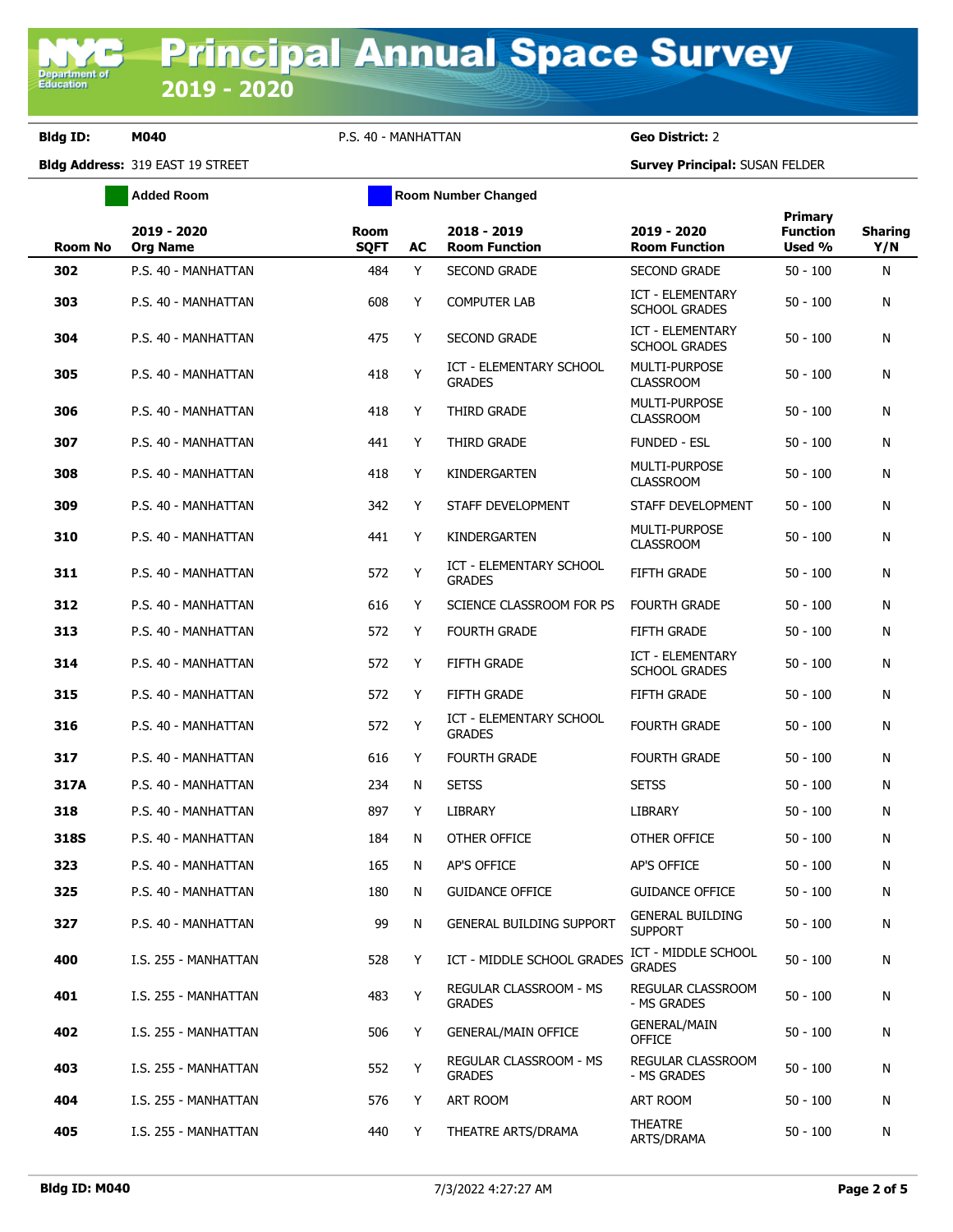**Bldg ID: M040** P.S. 40 - MANHATTAN **Geo District:** 2

**Bldg Address:** 319 EAST 19 STREET **Survey Principal:** SUSAN FELDER

|             | <b>Added Room</b>              | <b>Room Number Changed</b> |    |                                                |                                           |                                             |                       |
|-------------|--------------------------------|----------------------------|----|------------------------------------------------|-------------------------------------------|---------------------------------------------|-----------------------|
| Room No     | 2019 - 2020<br><b>Org Name</b> | <b>Room</b><br><b>SQFT</b> | AC | 2018 - 2019<br><b>Room Function</b>            | 2019 - 2020<br><b>Room Function</b>       | <b>Primary</b><br><b>Function</b><br>Used % | <b>Sharing</b><br>Y/N |
| 406         | I.S. 255 - MANHATTAN           | 480                        | Y  | REGULAR CLASSROOM                              | REGULAR CLASSROOM                         | $50 - 100$                                  | N                     |
| 407         | I.S. 255 - MANHATTAN           | 625                        | Y  | REGULAR CLASSROOM - MS<br><b>GRADES</b>        | <b>REGULAR CLASSROOM</b><br>- MS GRADES   | $50 - 100$                                  | N                     |
| 408         | I.S. 255 - MANHATTAN           | 483                        | Y  | <b>REGULAR CLASSROOM - MS</b><br><b>GRADES</b> | <b>REGULAR CLASSROOM</b><br>- MS GRADES   | $50 - 100$                                  | Ν                     |
| 409         | I.S. 255 - MANHATTAN           | 380                        | Y  | <b>SETSS</b>                                   | <b>SETSS</b>                              | $50 - 100$                                  | N                     |
| 410         | I.S. 255 - MANHATTAN           | 500                        | Y  | REGULAR CLASSROOM - MS<br><b>GRADES</b>        | REGULAR CLASSROOM<br>- MS GRADES          | $50 - 100$                                  | N                     |
| 411         | I.S. 255 - MANHATTAN           | 133                        | N  | <b>GUIDANCE OFFICE</b>                         | <b>GUIDANCE OFFICE</b>                    | $50 - 100$                                  | Ν                     |
| 423         | I.S. 255 - MANHATTAN           | 150                        | Y  | OTHER OFFICE                                   | OTHER OFFICE                              | $50 - 100$                                  | N                     |
| 425         | I.S. 255 - MANHATTAN           | 180                        | Y  | PRINCIPAL'S OFFICE                             | PRINCIPAL'S OFFICE                        | $50 - 100$                                  | N                     |
| 427         | I.S. 255 - MANHATTAN           | 99                         | N  | <b>GENERAL BUILDING SUPPORT</b>                | <b>GENERAL BUILDING</b><br><b>SUPPORT</b> | $50 - 100$                                  | N                     |
| 500         | I.S. 255 - MANHATTAN           | 817                        | Y  | <b>SCIENCE LAB</b>                             | <b>SCIENCE LAB</b>                        | $50 - 100$                                  | N                     |
| 501         | I.S. 255 - MANHATTAN           | 1007                       | Y  | <b>SCIENCE LAB</b>                             | <b>SCIENCE LAB</b>                        | $50 - 100$                                  | N                     |
| 502         | I.S. 255 - MANHATTAN           | 598                        | Y  | REGULAR CLASSROOM - MS<br><b>GRADES</b>        | REGULAR CLASSROOM<br>- MS GRADES          | $50 - 100$                                  | N                     |
| 503         | I.S. 255 - MANHATTAN           | 756                        | Y  | ICT - MIDDLE SCHOOL GRADES                     | ICT - MIDDLE SCHOOL<br><b>GRADES</b>      | $50 - 100$                                  | N                     |
| 503A509     | I.S. 255 - MANHATTAN           | 374                        | Y  | SPECIAL ED SUPPORT                             | SPECIAL ED SUPPORT                        | $50 - 100$                                  | N                     |
| 504         | I.S. 255 - MANHATTAN           | 805                        | Y  | REGULAR CLASSROOM - MS<br><b>GRADES</b>        | <b>REGULAR CLASSROOM</b><br>- MS GRADES   | $50 - 100$                                  | N                     |
| 510         | I.S. 255 - MANHATTAN           | 120                        | N  | AP'S OFFICE                                    | AP'S OFFICE                               | $50 - 100$                                  | N                     |
| 511         | I.S. 255 - MANHATTAN           | 442                        | Y  | REGULAR CLASSROOM - MS<br><b>GRADES</b>        | <b>REGULAR CLASSROOM</b><br>- MS GRADES   | $50 - 100$                                  | N                     |
| AUD.        | P.S. 40 - MANHATTAN            | 4002                       | N  | <b>AUDITORIUM</b>                              | AUDITORIUM                                | $50 - 100$                                  | N                     |
| <b>B1</b>   | P.S. 40 - MANHATTAN            | 6180                       | N  | <b>GENERAL BUILDING SUPPORT</b>                | <b>GENERAL BUILDING</b><br><b>SUPPORT</b> | $50 - 100$                                  | Ν                     |
| <b>B2</b>   | P.S. 40 - MANHATTAN            | 1470                       | N  | STORAGE ROOM                                   | STORAGE ROOM                              | $50 - 100$                                  | N                     |
| В3          | P.S. 40 - MANHATTAN            | 1054                       | N  | STORAGE ROOM                                   | STORAGE ROOM                              | $50 - 100$                                  | Ν                     |
| <b>B4</b>   | P.S. 40 - MANHATTAN            | 224                        | N  | STORAGE ROOM                                   | STORAGE ROOM                              | $50 - 100$                                  | Ν                     |
| <b>CAF</b>  | P.S. 40 - MANHATTAN            | 6674                       | N  | STUDENT CAFETERIA                              | STUDENT CAFETERIA                         | $50 - 100$                                  | Ν                     |
| <b>CAFA</b> | P.S. 40 - MANHATTAN            | 110                        | Ν  | STORAGE ROOM                                   | STORAGE ROOM                              | 50 - 100                                    | N                     |
| <b>CAFB</b> | P.S. 40 - MANHATTAN            | 112                        | N  | STORAGE ROOM                                   | STORAGE ROOM                              | $50 - 100$                                  | N                     |
| 202         | P.S. 40 - MANHATTAN            | 1176                       | Y  |                                                | <b>GENERAL/MAIN</b><br><b>OFFICE</b>      |                                             | N                     |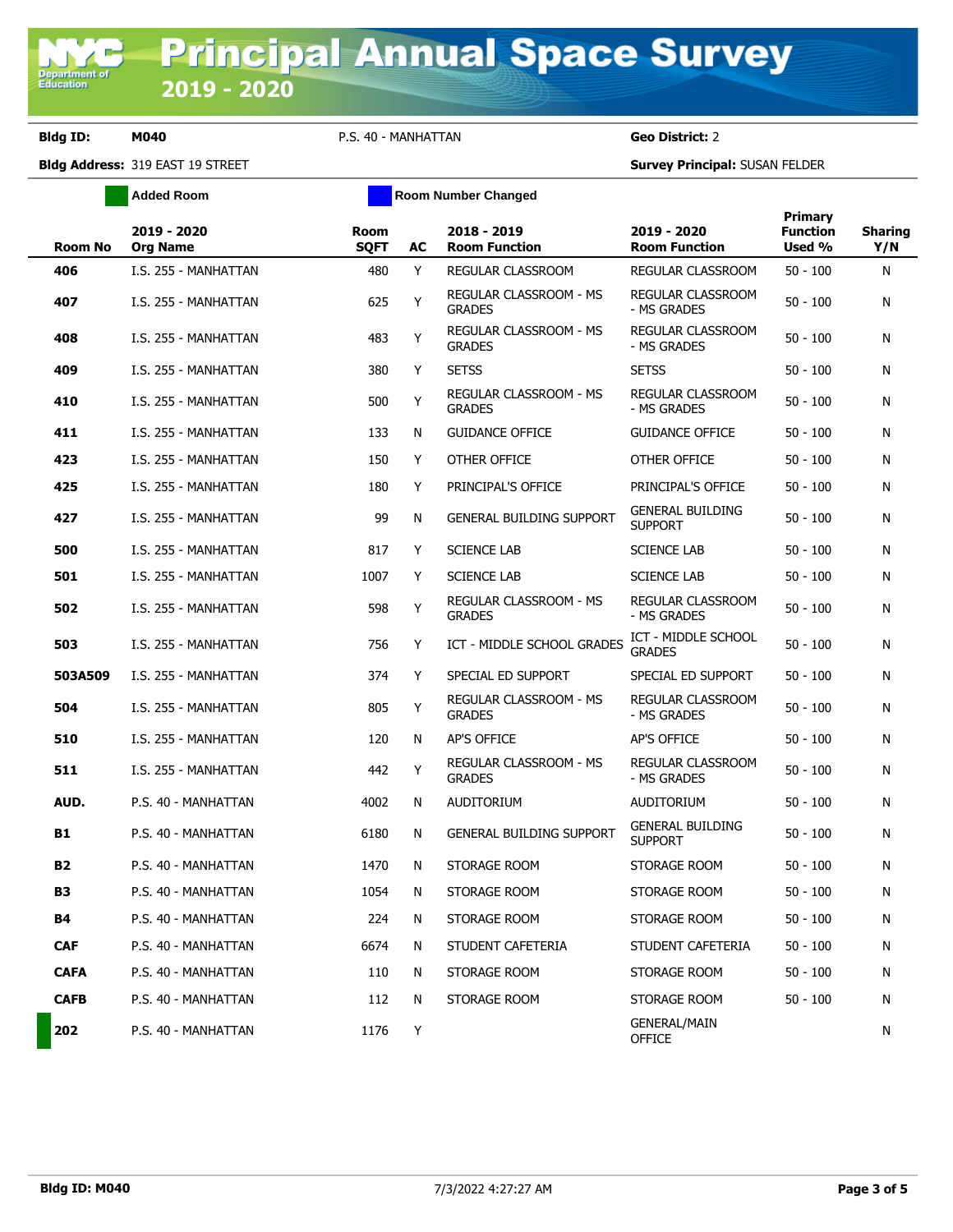| How many hallway bathrooms for students are there in your building?                                                                                                                          | 10 |
|----------------------------------------------------------------------------------------------------------------------------------------------------------------------------------------------|----|
| Are any of the student bathrooms being shared by multiple schools?                                                                                                                           | N  |
| Are all the student bathrooms open throughout the day?                                                                                                                                       |    |
| Please identify the number of non-instructional spaces, not reported above, being used for<br>instructional purposes, academic intervention services, or therapeutic or counseling services: |    |
| Are any of those non-instructional spaces being shared?                                                                                                                                      |    |